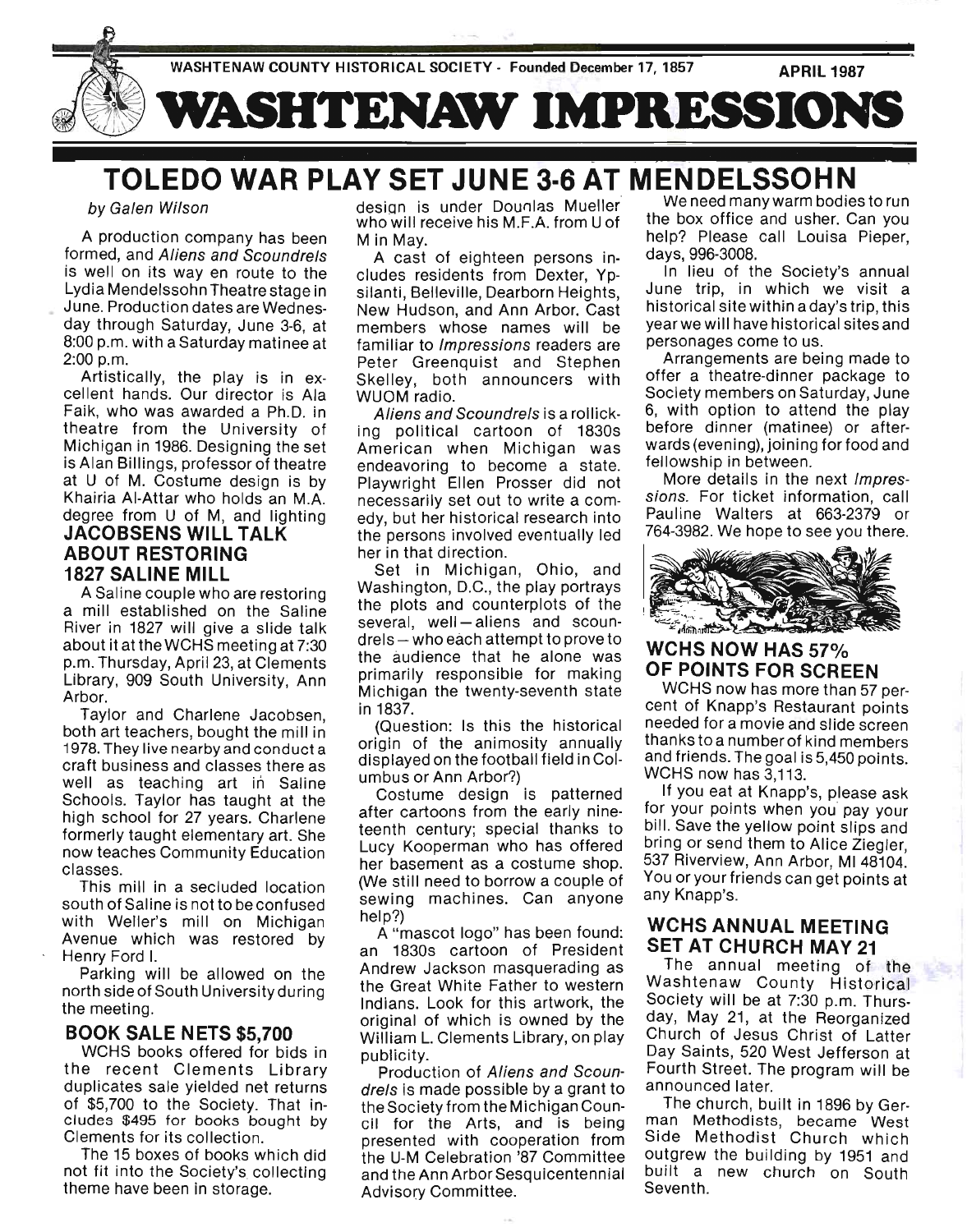# TOLEDO WAR **JUST WHAT YOU'D EXPECT FROM JACKSONIANS**

The Toledo War which held up Michigan statehood grew out of a mapping mistake which didn't extend Lake Michigan south far enough.

As a result both Ohio and Michigan thought they owned a 526 square-mile strip of land including present day Toledo and the mouth of the Maumee River.

Roy Kiplinger, speaking at the March WCHS meeting on "The Toledo War in the Context of Jacksonian America" said "the events and personalities of the Toledo War really represent a microcosm of Jacksonian society."

Kiplinger, a U-M senior in history and assistant to WCHS president Galen Wilson who is manuscript curator at Clements Library, said "Jacksonian America was a time and place of great social turmoil."

"The industrial revolution had started to take hold and was really restructuring the shape of American society. This resulted in a constant clash of differing values, differing world outlooks and even differing ways of life, things very near and dear to people.

"As a result, of course, people became very concerned and started to perceive threats to their freedom and rights all around them. This led to world crusades and struggles of symbolic nature.

"For example, in the Toledo War, a point of contention was the name of the Lake Erie port town. Ohioans insisted that the town be called Toledo while Michiganders just as adamantly insisted that the town was Port Lawrence.

"The name of the town doesn't really matter all that much but it was, in fact, a very important issue to the people at the time.

"Another characteristic of Jacksonian America which comes out very strongly in the Toledo War is the rise of the class of professional politicians. These were men who made their living in politics by championing popular causes with impassioned oratory designed to incite the people's emotions.

"Although they sought personal political gain from their actions and their oratory, they most often believed in their causes as well. In that sense they really weren't



The disputed Toledo strip is shaded on right of map. At left the actual southern tip of Lake Michigan is shown and drawn in above it the mistaken line of the 1755 map which led to the Toledo War.

demagogues. Nonetheless they were certainly aware of what they were doing.

"The origins of the Toledo War date back to the 1802 Ohio constitutional convention. At this time Ohio sought to define its boundaries based on the Northwest Ordinance of 1787.

"The Northwest Ordinance set the northern boundary of Ohio as an east-west line drawn from the southernmost point of Lake Michigan straight across to Lake Erie.

"Unfornately the Northwest Ordinance was based on the Mitchell map of 1755 which vastly underestimated the southward extent of Lake Michigan."

A slide of the similar Kerry map showed Lake Michigan cut considerably shorter than it goes. If you draw the line straight across on the Kerry or Mitchell map you can see that Toledo and the Maumee valley is very clearly in Ohio territory.

The 1802 Ohio convention was warned by a beaver trapper who had worked at the southern tip of Lake Michigan that the map was not correct. So the convention added a proviso which assured Ohio possession of Toledo and the Maumee river valley. This boundary proviso was based on the Harris line.

A slide showed the Harris line north of the actual line and the difference between the actual extent of Lake Michigan and that shown by the Mitchell map.

"In 1805 Congress created Michigan Territory and set its border at the old Northwest Ordinance line. Of course, this is what caused the

big controversy because here you have this contradiction between the two borderlines.

"In the early 1800s Toledo was in the jurisdiction of Michigan Territory but this proved just a minor irritation to Ohio because the areas was so sparsely settled and of such little importance. The areas was referred to as the Black Swamp.

"However, in the late 1820s Ohio and Indiana began collaborating on a canal project to connect the Maumee and Wabash Rivers. At the same time Ohio also began a canal to connect the Ohio River at Cincinnati to the Maumee. In both cases, Toledo was the projected terminus so Toledo suddenly became much more important than it had been.

"As a result Ohio's appeal became much louder and more urgent in the late 1820s. In addition, the appeals suddenly started to jake on a Jacksonian character in that they became not just an expression of Ohio's desires but also an expression of Ohio's rights.

"Ohio felt cheated out of land that rightfully belonged to her by the simple matter of the Mitchell map mistake. Ohio contended that Congress had always intended for Ohio to have Toledo and the Maumee River mouth.

"Furthermore, Ohio felt that the dispute over the territory provided a real threat to her sovereignty as a state."

Senator John Clayton of Delaware, who supported Ohio's claim in the United States Senate, summed up the moral quality of these arguments. "Congress cannot consistently with those obligations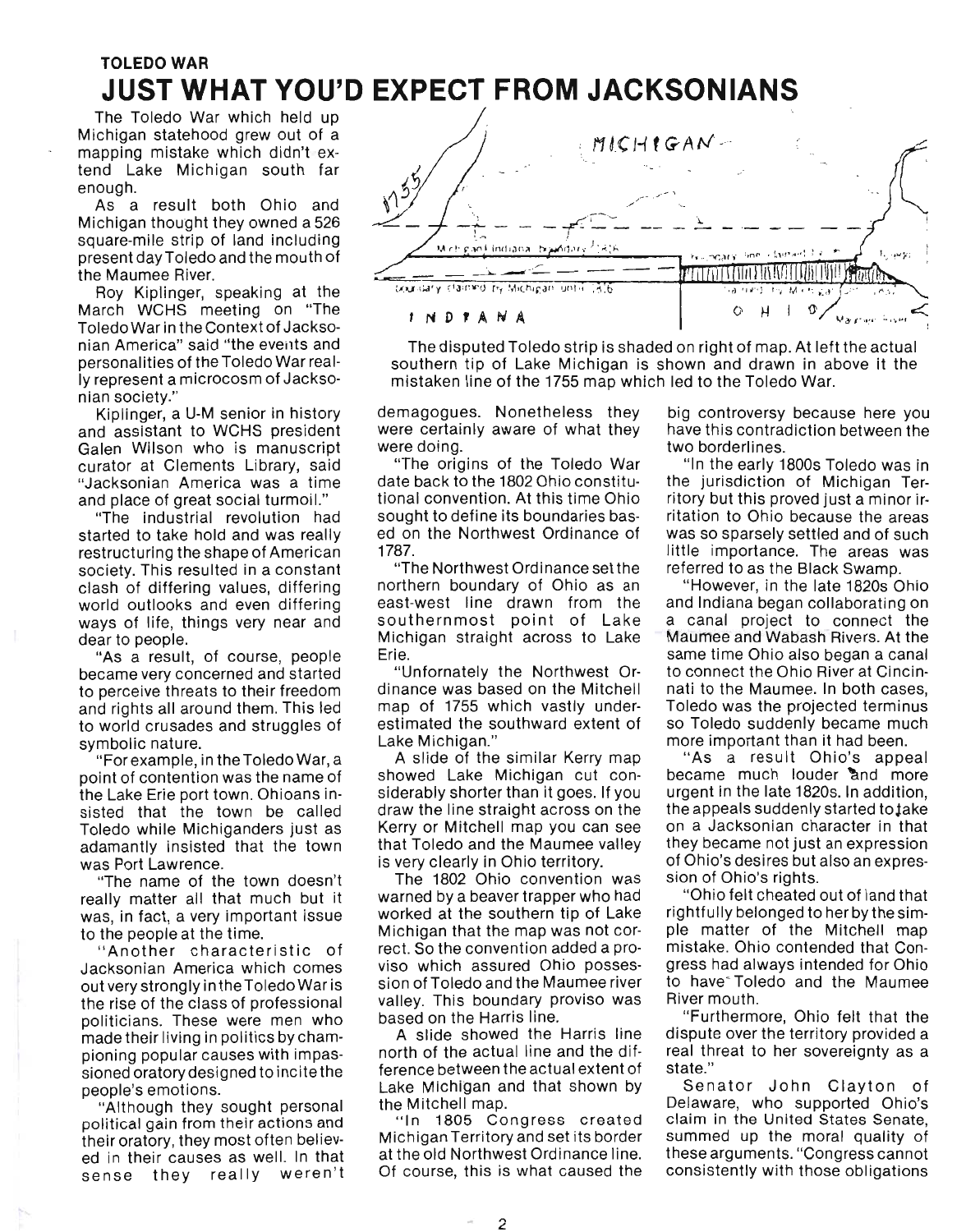which, though not strictly legal, are of great equitable and moral force among nations as well as individuals, withold its assent to the boundary proposed by Ohio."

"Michigan, of course, also had some interests at stake here," Kiplinger continued, "economic interests first of all. Toledo or Port Lawrence was Michigan's only port on Lake Erie. Furthermore, Michigan had begun construction of two railroads with terminuses at Toledo."

#### TOLEDO WAR'S LAST SKIRMISH IN 1973

An adjunct of the Michigan-Ohio border dispute was not settled until 1973, fourteen years ago, Roy Kiplinger, WCHS March speaker noted in his opening remarks on the Toledo War of the 1830s.

He quoted from a recent "Looking Back" column in the Ann Arbor News:

"An old Michigan-Ohio rivalry involving mineral rights, not football games, is over and the winner by order of the United States Supreme Court is Ohio.

"The court ruled that Ohio is the owner of a disputed 210 square mile section of Lake Erie and ordered Michigan to pay court costs that will total several thousand dollars." That article originally appeared February 23,1973.

"I guess that just proves that old feuds die hard," Kiplinger commented\_

An 1836 map by John Farmer showed Toledo and the Maumee River mouth in Michigan.

"But more important than the economic issues for Michigan was the issue of statehood and admission to the union. Between 1833 and 1837 Michigan several times petitioned for statehood.

"One of the benefits Michigan hoped to gain through statehood was aid in its struggle with Ohio over the boundary. By gaining statehood Michigan would strengthen its position in Congress and also gain certain legal advantages.

"But, as with Ohio, Michigan's arguments started to take on a Jacksonian character in that Michigan viewed statehood as a right. The people of Michigan argued that the Northwest Ordinance had granted a legal and moral right to statehood once MichiQan had achieved 60,000 inhabitants which by this point it had."

Senator John Niles of Connecticut said, "You gentlemen seem to forget that the people of Michigan have rights, having for three years been treated with neglect, having been driven from Congress, we have forced them to the course which they have pursued to stand upon their rights secured to them by the solemn ordinance which is irrevocable."

"The course that Niles is talking about is the Michigan action of 1835 in which, without any Congressional authority whatsoever, Michigan called a constitutional convention in Ann Arbor and drafted a constitution, set up a state government and sent the proposed constitution to Washington with her two duly chosen US Senators and elected representative.

"In effect, Michigan was a state outside the union.

"In addition to seeing statehood as a right, Michigan also viewed its title to the disputed land as a moral right. Michigan argued that the very act bringing it into existence granted Michigan jurisdiction over Toledo."

As an example of the feelings of Michigan citizens, the citizens of Erie, a small town in Monroe county, said, "We believe the attempts on the part of Ohio to alter that welldefined boundary is an act of the most flagrant injustice and at war with every republican principle."

"The two ideas of Michigan statehood and Michigan's claim to the disputed area tended to intertwine and almost become inseparable.

"There was a very great fear in Michigan at this time that united the two issues. That fear was that if Congress would take away the Toledo strip from Michigan, Congress might very well take away even more land.

"If Congress took away settled land, Congress could indefinitely prevent Michigan from achieving the 60,000 people that she needed for statehood and, of course, Michigan dearly wanted statehood.

"The politicians of the time were very Jacksonian in character. Detroit served as political headquarters for Michigan politicans. Foremost among them at the time of the Toledo War was Stevens Thomson Mason, secretary and acting governor of Michigan Territory.

"In 1832 his close friend, President Andrew Jackson, appointed Mason acting governor to replace George Porter. At the time Mason took office he was only 19 years old, which might explain why the government refused to give him his own appointment forms," Kiplinger quipped.

#### INDIANA OUTDID OHIO IN CLAIMING MICHIGAN BORDER TERRITORY

The Michigan·Ohio border dispute immortalized in the Toledo War claims all the attention but Michigan also contested the Indiana-Michigan border, Roy Kiplinger told a questioner\_

The Indiana·Michigan border actually jogs ten miles north of the Ohio-Michigan border.

"When Indiana was admitted to the union (in 1816) Congress altered Indiana's boundary in Indiana's favor, moving it ten miles north of the Fulton line, the east·west line from Lake Michgan's southern tip to Lake Erie, specified in the Northwest Ordinance\_

"Congress did this so Indiana would have more access to Lake Michigan. But Michigan was contending for all the same reasons as in the case of Ohio that this ten mile strip actually belonged to Michigan. \_

"However, Ohio politicians used this very much to their advantage by enlisting the support of Indiana in Congress against claims of Michigan.

"Illinois and Alabama also had their boundaries favorably altered when they were admitted to the union and Ohio also enlisted their support in Congress against Michigan claims. Like Ohio, these states were afraid of losing the ter· ritory they had gained when they became states."

He showed a government form on which the name of Porter had been crossed off and "Stevens Thomson Mason" written above. It was an appOintment for the register of the Washtenaw County Probate Court.

"Although Mason was only 19 years old, he was a very amibitious fellow. He coveted the governorship of the soon-to-be state of Michigan and hoped to ride a border controversy to that lofty office.

"In November 1834 Mason announced Michigan census figures for 1834 in which he declared that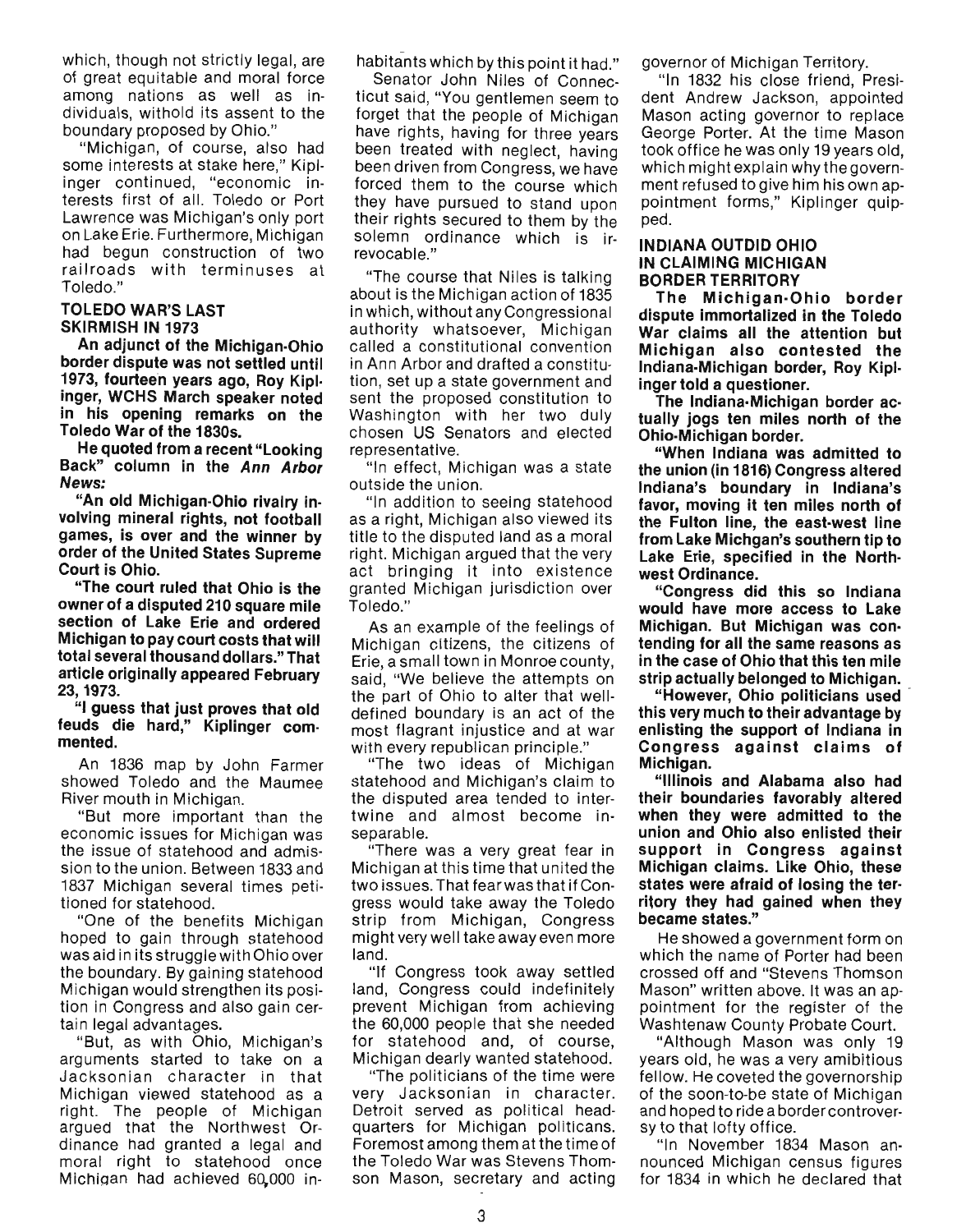the peninsula had risen from a population of 28,000 in 1830 to 85,856 by 1834, quite a gain.

"Since Michigan had far surpassed the required 60,000 inhabitants, Mason urged a constitutional convention be called without Congressional authority and a state constitution be drafted, and that did occur.

"In April 1835 Mason wrote to Lewis Cass, a fellow Michigander who was then Secretary of War in Washington, D.C., his true feelings about the border controversy and reacted to his threatened removal from office for his very brash actions."

Mason wrote, "I am induced to look forward to my removal from office, should it take place, if for no other reason than my determination to resist the attempted jurisdictiosn of Ohio. I shall surrender my charge without one sigh of regret.

"No compromise of rights can be made," he continued. "Ohio has none in this case. Her whole case is based upon usurpations."

Mason astutely realized that if he were removed from office, the voters would certainly view him as a martyr to the cause of the rights of Michigan, and Mason hoped, elect him governor, Kiplinger said.

"Another prominent Michigan politician was Lucius Lyon, Michigan Territorial delegate to Congress who was sort of a lobbyist for Michigan in Congress.

"Lyon had friends organize local meetings in opposition to the 'arrogant claims and oppressive acts of Ohio.' He also circulated his own opinions on the border controversy in open letters which won public acclaim. He eventually served as one of Michigan's first two United States senators.

"A third prominent Michigan politician was Lewis Cass, one of the few Michigan politicians to oppose the inflammatory methods of Mason and Lyon.

"In July 1835, he told Mason the crisis is one for calm deliberation and not for rash actions. Cass was also the 1848 Democratic candidate for president, Michigan's first but not last failed presidential candidate.

"In OhiO, Governor Robert Lucas was most prominent of the participants. He believed very strongly that the pride and honor of Ohio as well as pride and honor of Robert



Photos courtesy of Clements Library

An 1815 map of northwest Ohio shows the Maumee River mouth and the Black Swamp (shaded area) dreaded by early Michigan settlers.

Lucas was at stake. He refused to give in on the rights of Ohio to a mere territory with such an arrogant stripling for governor.

"In 1835 the Toledo war really began to heat up as politicians on both sides engaged ina tit-for-tat exchange of inflammatory actions which brought patriotic fervor of Michigan and Ohio to new heights.

"On February 3, 1835, the Ohio legislature organized the disputed territory into townships, authorized elections in the townships and directed Governior Lucas to survey and mark the Ohio border along the Harris line.

#### **IRONY RULES FATES OF TOLEDO WAR GOVERNORS**

**How did the principal figures in the Toledo War fare afterward?** 

**Michigan's boy Governor Stevens Thomson Mason lost the war and was fired as territorial leader by President Jackson but he was elected Michigan's first state governor.** 

**Ohio Governor Robert Lucas won the war but lost out in his election bid to go to Washington. He soon left Ohio and went to Iowa where he became territorial govenror and pro· mptly became involved in a boun· dary dispute with Missouri, Kip· linger said.** 

"Mason of Michigan responded immediately to this action. He armed the Michigan militia with guns, illegally procured from a federal arsenal, and sent the militia under

General Joseph Brown to chase off the Ohio border commissioners who were at the time marking the boundary.

"In addition on February 12, the Michigan Territorial legislative council enacted a penal law designed to prevent anyone from taking office in the disputed territory under Ohio's law of February 3.

"Again the militia was sent out. Acting as a posse, they rounded up all the offenders and jailed them. This led to a number of wild accounts in Ohio newspapers of the rape and pillage carried out by the Michigan militia which, of course, did nothing but exacerbate the situation.

"Ohio responded by organizing its own militia and, with Governor Lucas himself at their head, marched off towards Toledo. Although the militias never really got very close it certainly seemed to everyone at the time that bloodshed was a very definite possibility.

"Andrew Jackson himself decided that things had finally gone far enough. He sent two commissioners, Richard Rush and Benjamin Howard, to attempt to negotiate a compromise between Michigan and Ohio.

"Unfortunately, Rush and Howard had a very definite favoritism for Ohio. As a matter of fact the compromise plan that they proposed was a plan suggested to them by Governor Lucas himself. Of course this necessitated a number of concessions from Michigan including joint jurisdiction of the disputed territory.

Acting Governor Mason immediately rejected this compromise and he said, in a letter to Rush and Howard, "It is with regret that the authorities of Michigan conceive themselves called upon to make further and additional concessions to their powerful but yet ungenerous neighbors.

"Every surrender of right and compromise of pride and honor is asked of Michigan while Ohio in her encroachments upon us is only met with a gentle request of forebearance and moderation."

At about the same time, Attorney General Benjamin Butler, having earlier been asked to do so by Jackson, gave his report on the border dispute.

"Butler said Michigan had full legal title to the disputed land and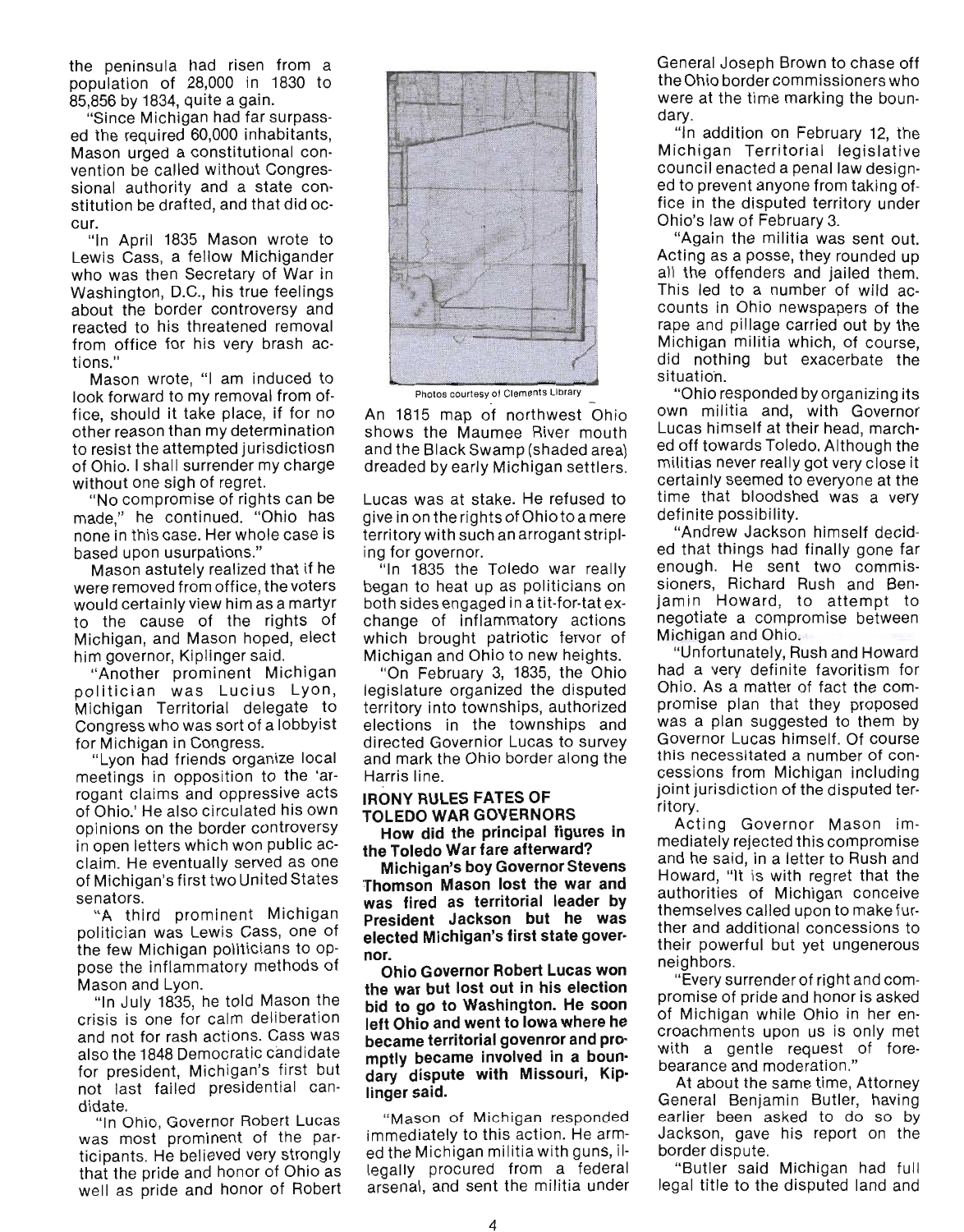that, furthermore, President Jackson was obligated legally and constitutionally to send the US Army to defend Michigan Territory if that should become necessary.

"But Butler recognized that Jackson did not want to send the US army to defend Michigan's rights, so he suggested that Jackson might extricate himself and the US government from this whole hullabaloo by removing Mason as acting governor.

"Now Jackson faced a very tough choice. The election of 1836 was approaching. He certainly didn't want to alienate Ohio, but, on the other hand, recognized that Michigan stood to become a very important democratic state shortly. Since his very close friend Mason was governor, he really didn't want to alienate Michigan or Mason either.

" However, in this instance, Jackson put politics before friendship and removed Mason on August 29, 1835, replacing him with John S. Horner who was considerably more amenable to compromise.

"There was some initial hostility and resentment on the part of the people of Michigan. Horner took over in early September, I belive, and he was not able even to hire a personal secretary until well into October because everyone hated him so much.

"In spite of all this Horner was really fairly quickly able to defuse the violent passions which had developed in Michigan as a result of Mason's removal. The Toledo War fairly quickly began to come to a close.

"At this point, Ohio was assured of winning the border dispute but still, because this was a Jacksonian struggle, they thirsted for that emotional victory for the rights of Ohio.

"So the first thing they did, the Legislature of Ohio made part of the disputed territory, including Toledo, Lucas County after their patriotic governor.

"The second, more important, thing they did was to hold a surreptitious court session in Toledo during the middle of the night while the Michigan militia slept. This officially asserted the jurisdiction of Ohio over the disputed territory."

On Farmer's map of 1837 the boundary of Ohio has been adjusted to the Harris line with Toledo and the Maumee River mouth south of the border.

"With the boundary dispute hav-

ing been settled, the only real question left was that of Michigan statehood. At this point, Congress offered Michigan the western Upper Peninsula if Michigan would relinquish all its claims to the disputed land.



STEVENS T. MASON, 1811-1843 He lost the war but won the governorship.

"However in September, 1836, a state convention meeting in Ann Arbor rejected this compromise. But since public sentiment in Michigan Territory was running about 3-1 in favor of acceptance of the compromise and, more importantly, in favor of statehood, a second convetion was called in December. This convention unanimously ratified the compromise.

"Congress had quite a lengthly debate over the validity of this second convention's decision. The second convention was commonly called the Frost-Bitten Convention.

"Nonetheless, on January 26, 1837, Congress finally admitted Michigan to the union."

An 1841 map showed the western Upper Peninsula appended to Michigan and Toledo in Ohio.

"Militarily the Toledo War was not much of a war. However, the disputed territory came to symbolize for both Ohio and Michigan certain rights and freedoms which they felt very strongly about. As an emotional clash of competing ideals the Toledo War was a very real war for its participants.

"In the same sense, that is, of a fight by both Michigan and Ohio against these preceived threats to their freedom and rights and as a fight led by emotional and often selfinterested politicians, the Toledo War was also very representative of Jacksonian society.

"The same kind of emotions and fears which showed up in the Toledo War on the part of the people of Michigan and Ohio were, in fact, shared by all Americans in the 1830s."

## **WCHS WELCOMES 402 MEMBERS FOR 1987**

WCHS welcomes 402 members (to date) for 1987 and invites all readers to join.

Counting couples as two members, there are 351 regular and senior members, six sustaining and 361ife for a total of 393. Five association and four commerical, each counted as one, bringing the total to 400.

Annual membership is \$8 individual, \$15 a couple. Senior individual is \$6, senior couple \$11 . Sustaining is \$50, commercial, \$25 and student, \$2. Persons 60 or more are eligible for senior membership. Only one of a couple need be 60.

To join send name, address and phone number with check or money order payable to Washtenaw County Historical Society to Pauline Walters, Membership chairman, 2200 Fuller Road, B-1202, Ann Arbor, MI 48105. Questions? Call her at 663-2379 evenings or weekends.

## **NORTH LAKE CHURCH GIVEN CERTIFICATE**

Vice-president Elaine Ference and Past-president Patricia Austin presented a framed 150th anniversary certificate to North Lake Methodist Church last December.

The congregation organized in 1836 and erected its first building ten years later. The present white colonial building dates from 1866.

Similar hand-lettered certificates, framed if desired, are offered free of charge by WCHS to organizations celebrating milestone anniversaries. For more information call 663-8826.

## **GARDEN PARTY SET**  MAY 2AT KEMPF HOUSE

Kempf House, 312 South Division, will celebrate spring with a garden party from 1-4 p.m. Saturday, May 2, to show-off the old fashioned garden there.

Scott Kunst, historic garden expert, will answer questions and offer advice on re-c reating historic gardens from 2-3 p.m. Displays of indoor plants and Victorian needlework are also planned. Admission is 50 cents per person.

Kempf House is open 1-4 p.m. Sundays except Easter. Preservation Weeks awards will be presented there from 3-5 p.m. Sunday, May 17.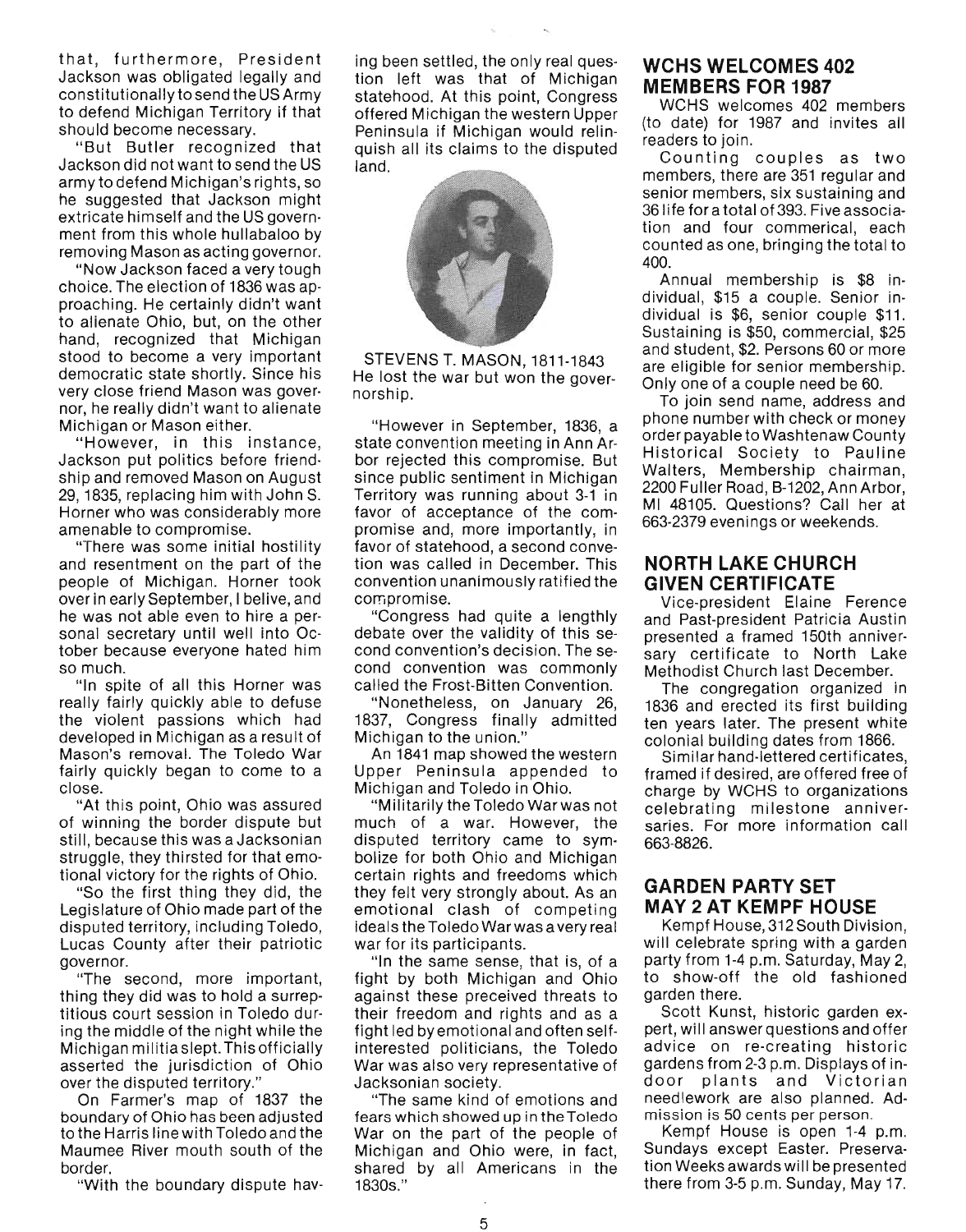# **WASHTENAW COUNTY HISTORICAL SOCIETY MEMBERSHIP**

(From Ann Arbor unless otherwise noted)

Association: Ann Arbor Public Library Ann Arbor Silent Film Society Milan Public Library, Milan Old West Side Association Saline Area Public Library, Saline

Commercial: Morris Dalitz Domino's Pizza, Inc. Great Lakes Federal Savings Schlenker's Hardware Company, Martin & Gerald Schlenker

Life: Mrs. Harold Andrus Miss Doris Bach, Kalamazoo Susan Wurster Betz, Dexter Robert E. Betzig Miss Majorie Brown Mrs. William Brown Miss Flora Burt, Chelsea Mrs. George Cameron Mr. and Mrs. Douglas Crary Dr. Joseph Fisher, Charleston, SC Mrs. Harold Haines, Tampa, FL Mrs. Anthony Haven Theodore Heusel Mrs. John Judson, Cape Coral, FL Mrs. Paul Kempf Mr. and Mrs. Ted Kennedy Mrs. James Kennedy, Harbor Springs Mr. and Mrs. Milton Pool Hazel Proctor, Ypsilanti Mr. and Mrs. George Wahr Sallade Raymond Spokes Wystan Stevens Sam Sturgis Stuart Thayer, Seattle, WA Mrs. Harry Towsley Mrs. A.C. Wardrop Mr. and Mrs. Lyndon Welch Mr. and Mrs. Richard Whitker Miss Helen Wild Elizabeth Wurster, Philadelphia, PA

Sustaining: Dr. Rodney Eiger Serials Section, Library of Michigan, Lansing Joe and Karen O'Neal Mr. and Mrs. Gilbert R. Whitaker, Jr.

Regular and Senior: Forrest Alter Miss Emma Anderson Miss Florence M. Armbruster Mr. and Mrs. William E. Austin, Jr. Mrs. Lawrence P. Baldwin Rochelle Balkam Jean Lynn Barnard Dorthory Bauer Mary T. Beckerman Mrs. Olive T. Bender Harry and Betty Benford Robert Hunt Berry Mr. and Mrs. Ralph H. Beuhler Mr. and Mrs. Russell Bidlack

Mrs. Virginia T. Bliska Mr. and Mrs. Ralph O. Boehnke Orland W. Boston, Sedona, AZ Barbara L. Bowen Carol E. Bradley David C. Braun Allen P. Britton Margaret W. Bronson, Plymouth Joanne N. Brougher Virginia M. Brousalis, Dexter Mrs. Carl A. Brown, Milan Mrs. Ethel H. Brown, Manchester Mr. and Mrs. William R. Burmeister, Plymouth Mrs. Virginia A. Burr Mrs. Nondus M. Buss, Manchester Mr. and Mrs. Robert S. Butsch Judge Ross W. Campbell Miss Mary Campbell Dr. Ruth Cantieny Mary Lou Carras Dr. Catherine J. Carroll Mrs. Demaris Evans Cash Anne Chamberlain Mr. and Mrs. Nicholas G. Chapekis Kathleen Chapman, Chelsea Linda Chapman, Dexter Margaret Doud Christie Faith and Paul Clark Mrs. William S. Clarkson Mrs. Richard B. Couch Dr. and Mrs. M.S. Cox Mrs. Reeva Cranor Mr. and Mrs. Ralph E. Crawford Richard Cross, Ypsilanti Lee and Millie Danielson Mr. and Mrs. Arthur Davidge Mrs. Marion J. Davis Dr. and Mrs. Russell N. Dejong Angela J. Del Vecchio Mrs. Reynolds M. Denning Raymond A. Detter Mrs. Edmond F. Devine Marilyn Dickerson Mr. and Mrs. Thomas Dickinson Mr. and Mrs. Fred I. Dobson, Jr. James C. Dolan Louis William Doll, Bay City Mrs. Carl T. Doman Mrs. Dorothy K. Donahue Mr. and Mrs. William G. Dow William C. Dundas Richard F. Dunn Heloise W. Dunstan, Dexter Miss Elizabeth M. Dusseau Jay Snyder and Elsie Dyke Fay E. Edsall Mr. and Mrs. Claude A. Eggertsen Roger and Joan Ellsworth Mrs. Winifred Hall Favreau Elaine Ference, Saline Mr. and Mrs. Robert Fisher, Milan Mr. and Mrs. Robben W. Fleming Mr. and Mrs. Christopher Flowers Ruth L. Floyd Mr. and Mrs. Gordon Folland Mrs. George J. Forsyth, Jr. Mr. and Mrs. Dale P. Fosdick, Saline Cal Foster Phyllis W. Foster

Mr. and Mrs. Howard P. Fox Mrs. William Foyle Mr. and Mrs. Karl R. Frankena Mrs. Glen Freeman Mr. and Mrs. Arthur French Doug and Anna Fulton Mr. and Mrs. John B. Fyfe, Jr, Dexter Hugh P. Gaston Herb Gauderer David R. and Marjorie T. Gauntlett, Ypsilanti Mr. and Mrs. Douglas E. Gibb Pamela Gibb Carl and Sue Gingles Lorraine Lobe Govaere, Dexter Mr. and Mrs. Forrest W. Graves Lila S. Green Morris and Jacquelyn J. Greenhut Lauretta M. Gribble Mrs. Eleanor H. Groves Virginia E. Gutknecht Oscar W. Haab Williams and Fannie Gallas Haber Mrs. George N. Hall John and Floramae Hancock Marie S. Hansen Stanley L. Harbison, Ypsilanti Mr. and Mrs. George Harms Reba Harrington Margaret W. Hartweg Margaret A. Harwick Mr. and Mrs. John Hathaway Laura Biddle Hawke Judith M. Heekin Dr. H. Mark Hildebrandt Mr. and Mrs. Joseph Hogan Eugene Holtman Dr. and Mrs. F.B. House, Dexter Mr. and Mrs. Lloyd H. Hughes David Huntington Coleman Jewett Roy R. Johnson Judge and Mrs. Charles W. Joiner Alan H. Jones Harold A. Jones, Chelsea Charles and Judith Judge Donald L. and Elizabeth Katz Grace Ekehl Roberta Keniston Russell G. Kinnel Judge and Mrs. John N. Kirkendall, Ypsilanti, Edith M. Knapp, Ypsilanti Mrs. Betty A. Knepper Myron C. and Mary Jo Knight Edna D. Koch Mr. and Mrs. Joseph Kooperman Susan Kosky, Saline Scott Kunst Miss Hilda Kurtz Marguerite N. Lambert Charles W. and Mary J. Lane Mrs. Paul Leidy Mrs. Harold J. Lepard Richard Levenick Mrs. William C. Lighthall Mr. and Mrs. Dan Lirones, Saline Charles L. and Thada Liskow, Ypsilanti Mr. and Mrs. Bruce Loughry, Jr.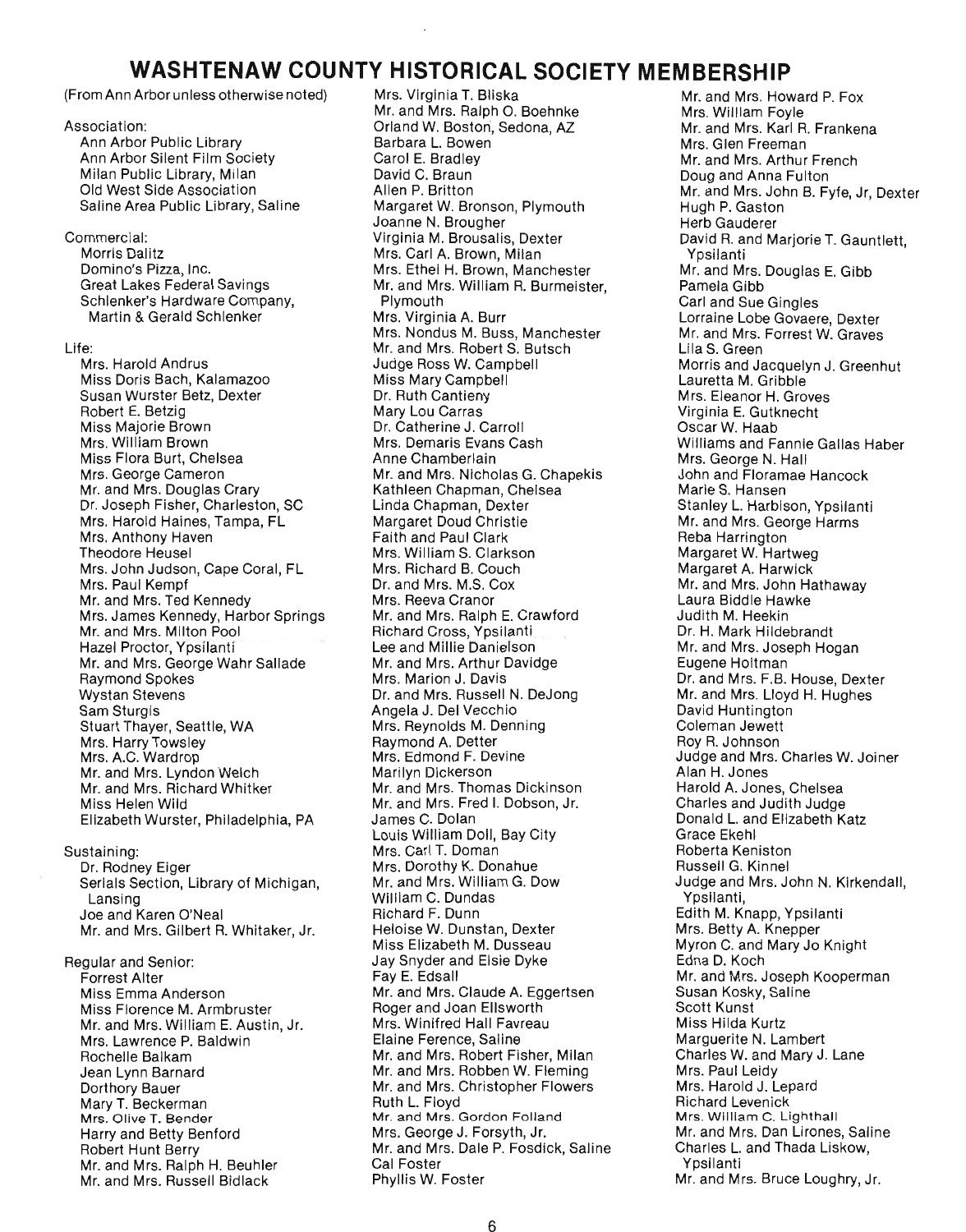$\sim$  Love,  $\sim$   $\sim$   $\sim$   $\sim$ y G. Love, rpsnanti Richard and Ellen Lundy, Dexter Frances Lyman Robert B. Lytle, Jr.<br>Caroline C. Maier aroline C. Maier<br>....  $U$ iliam and Joyce Martin $U$ Virginia and Wilfred Martin<br>Joyce and Stephen Mason we and Stephen wason.<br>... A. Mast, Dexter ay A. mast, Dexter<br>r. and Mrs. David K. Maxfield<br>eather Mal.com Centon and Mrs. David K. Maxileid<br>Josephine Vaughn & Live in McNaughn Vaughn *Van Vaughn Vaughn*<br>Chica M. Yosephine Vaughn  $M$  McNaughton  $M$ r. and Mrs. Robert Edwin Miller Harvey J. Miller, Jr. . N Harvey J. Miller, Jr. Doris Milliman, Ypsilanti<br>David C. Milling avid G. Milling.  $\Box$ and Mrs. Patricia M. Moore  $\frac{1}{2}$ atricia M. Moore omas and Eleanor Mi Dorothy V. Mummery Ralph and Lydia Muncy Marjorie M. Murphy<br>Lily A. Nutt ly A. Nutt r. and Mrs. James J.  $\cup$  Nane Mr. and Mrs. James C. O'Neill Mrs. Olin Oeschger, Mount Clemens Mrs. Carroll C. Ordway, Dexter Mrs. Janette Y. Osler Mr. and Mrs. David W. Osler Eleanor H. Ostafin<br>Mrs. William B. Palmer rs. William B. Palmer<br>Dexter, Dexter, Dexter, Dexter, Dexter, D.  $r.$  and Mrs. James B. Part Mrs. Robert J. Pastorino Herbert G. Pfabe, Sr., Chelsea Mr. and Mrs. Joseph Pickl, Jr. Mr. and Mrs. Albert R. Pieper, Jr. Mr. and Mrs. David S. Pollock Mrs. L. Norris Post Mrs. Nicholas J. Prakken, Ypsilanti Helen K. and S.B. Preston Jack Becker and Ellen Prosser Mariorie and Maxwell Reade Stuart and Beth Reading<br>Karwyn Rigan arwyn Higan $\overline{\phantom{a}}$  $r$ , and Mrs. Peter  $r$ . Rocco Fred and Elizabeth Rogers Warren L. and Kathleen A. Ross Dorothy M. Russell<br>June A. Rusten ine A. Husten<br>William Sartin, Dexter  $r$  and Mrs. William  $\infty$ Ellen Joanne Sauter Mr. and Mrs. Charles H. Sawyer Grace Shackman Mrs. Robert Shaneyfelt<br>Mrs. Ingrid Sheldon  $\mathsf{r}\mathsf{s}.$  Ingrid Sheraon  $\mathsf{S}\mathsf{h}$  $\mathsf{r}$ , and Mrs. John Sherzer Mrs. Harold Sias, Chelsea Sally Silvennoinen Mrs. Alva Gordon Sink Dr. John W. Smillie Dean S. Smith Patricia Sonntag Carol Inglis Spicer Mrs. A.F. Staeb Leslie Krauz Stambaugh Mary Louise Steere Erich and Dorothy Steiner Mr. and Mrs. Robert Steward, Saline Mrs. Mary Louise Stimpson<br>Mr. and Mrs. Charles Stuart

Edward Surovell Mr. and Mrs. Roger Sutton r, and Mis. Hoger St<br>Externe Taggart Herbert M. Taggart<br>Mary D. Teal ary D. Teal<br>Jane Ten Broeck Mis. Jane Ten Broeck<br>C. Miss E. Thornbury SS Mary E. Hounbury<br>Marriette A. Thornbury rs, Hamette A. Thompury Mrs. Margaret Underwood Nancy J. VanBlaricum, Dexter epnine vaugun<br>...M. Vogel, Manchester vira Ivi. vogel, ivia<br>... Dalvs Votel Mrs. Elizabeth Von Voight lander Mrs. Elizabeth Von Voightlander Mr. and Mrs. Herbert P. Wagner William K. Wallach Pauline V. Walters<br>Lillian E. Ward Marilou T. Warner Mr. and Mrs. Raymond Warzynski r. and Mis. Haynioi<br>Jean-Li Meisfeld Zelma H. Weisfeld<br>Mary Maier Werle George F. Wieland eorge F. Wieland<br>Carl Williams, Sunnyvale, CA March Williams, Sullity<br>Millicent H. Williams Mrs. Millicent H. Willits<br>Galen R. Wilson aien H. Wilson<br>Dorothy Novy Wilson Susan Cee Wineberg Susan Cee Wineberg<br>Sarah G. Winkler aran G. Winkler<br>... Maxine H. Witting rs. Maxine H. witting Mrs. Curtis Wonnacott<br>Mrs. Winifred E. Zemke rs. Winifred E. Zerrine<br>Lawrence and Alice Ziegler  $D$   $\overline{D}$   $\overline{D}$   $\overline{D}$   $\overline{D}$   $\overline{D}$   $\overline{D}$   $\overline{D}$   $\overline{D}$   $\overline{D}$   $\overline{D}$   $\overline{D}$   $\overline{D}$   $\overline{D}$   $\overline{D}$   $\overline{D}$   $\overline{D}$   $\overline{D}$   $\overline{D}$   $\overline{D}$   $\overline{D}$   $\overline{D}$   $\overline{D}$   $\overline{D}$   $\overline{D}$ 

#### **GSWC TO HEAR ABOUT YPSILANTI MUSEUM**

Doris Milliman, Ypsilanti Historian, will talk about "The Ypsilanti Historical Museum" at the Genealogy Society of Washtenaw County meeting at 2 p.m. Sunday, Uulity meeting at 2 p.m. Juliuay, pril 20, in Lecture nooni ii,<br>Isabtenaw Community College Washtenaw Community College Liberal Arts & Science Building. Business meeting 1:30 p.m. Class following talk on "Using the U-M<br>Graduate Library." Annual meeting Sunday, May 17.

Annual meeting Sunday, May 17. A panel of librarians to discuss "Using the LDS Ann Arbor Branch Library." Class on "Sharing<br>Genealogical Finds."

### **WCHS LOANS YOKE, AXE PITCHFORK TO EXHIBIT**

WCHS has loaned some artifacts **TO AN EXAMPLE AND THE ALTERATION** an exmontion, From Seedime to Around the World," at the U-M Museum of Art from April 11 to May Museum of Art from April 11 to May<br>31.

 $W(10 \text{ seconds})$  a wooden yoke, pitchfork and axe. Students of chfork and axe. Students of museum practice organized the display. Hours are 10-4 p.m. Tuesday-Friday, 1-5 p.m. Saturday and Sunday.

# **GIFTS RECALL EARLIER DAYS IN ANN ARBOR**

Recent gifts to Washtenaw County Historical Society touch on several areas of local history from horse and buggy days to recent times.

Miss Helen Wild gave a footwarmer or bedwarmer brought by her father, Gottlieb H. Wild, from Germany on a sailing ship when he was about 17. The warmer has an indentation where one could warm a glass of milk before retiring.

Mr. Wild, born July 12, 1865,  $s$ rted Wild & Company men's aried which a Company men's clothing store which is now<br>operated by her ner nephew, George A. Wild, Jr., at 311 South State . vviiu,<br>Staat Street.<br>Mr. and Mrs. Herbert Wagner of

Ann Arbor donated two United States flags, one with 40 stars, another with 48, from Mrs. Wagner's family. Her grandfather, John Kendall, was once Detroit fire chief and an, was once betton me chief and heu<br>... Papers of William and Matilda

Henderson who ran a livery stable in Enderson who ran a hyery stable in<br>an Arbor on West Ann Street were illi Albul Uli West Allii Otiect Wele<br>Wan by Pobert W. Franceth of given by Robert W. Franseth of<br>Charlotte, N.C., a great-nephew.

Sam Breck gave two Argus cameras, made in Ann Arbor, and a tape of a Ted Heusel radio program.

Ann Arbor Credit Bureau gave several recent city directories of the 1970s and '80s. They are on loan to Kempf House Center for Local empi n<br>istory

# **JANETTE OSLER 100 YEARS YOUNG**

Congratulations to a lady who is probably the Society's oldest living member-Janette Osler who celebrated her 100th birthday last Valentine's day.

Mrs. Osler came to Ann Arbor in 1918 with her late husband, Harold, who was Washtenaw County's first agricultural extension agent. She lives independently in her own home of 65 years but near son, David, an architect, and his wife, Constance.

## **'WHAT IS IT?' GAME AVAILABLE TO SCHOOLS**

WCHS offers a traveling exhibit of small artifacts set up as a humorous " What is it?" game for children to schools.

schools.<br>It is available for classes, subject to time and volunteer availability. For information call Patricia Austin, 663-5281.